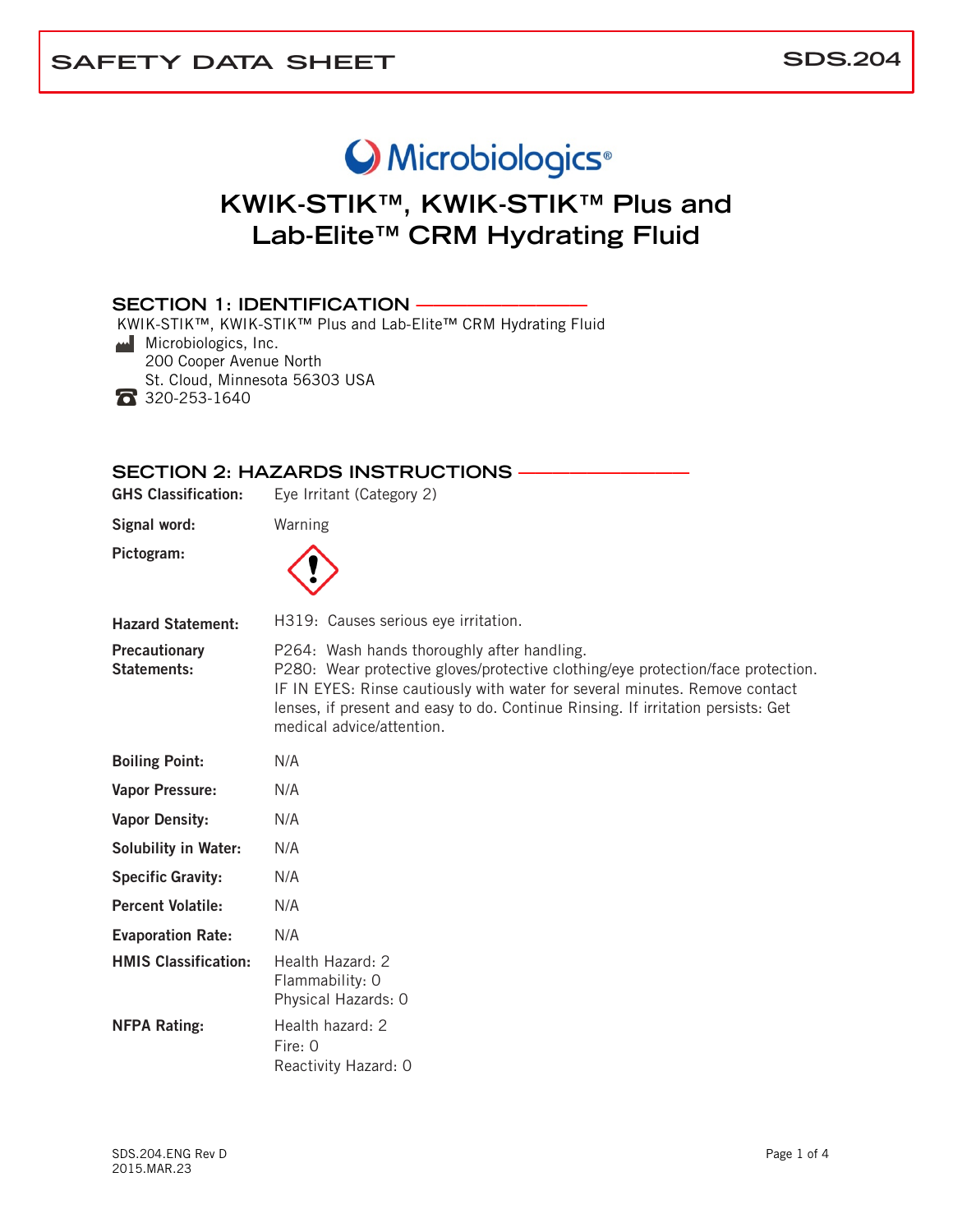### **SAFETY DATA SHEET** SDS.204

#### **SECTION 3: COMPOSITION/INFORMATION ON INGREDIENTS —————**

Each orange stick contains a reservoir of hydrating fluid. The hydrating fluid consists of sodium chloride, potassium chloride, calcium chloride, magnesium chloride, monopotassium phosphate, disodium phosphate, sodium thioglycolate and deionized water.

#### **SECTION 4: FIRST AID MEASURES**

Eyes: Rinse cautiously with water for several minutes. Remove contact lenses, if present and easy to do. Continue Rinsing. If irritation persists: Get medical advice/attention.

#### **SECTION 5: FIRE-FIGHTING MEASURES**

N/A

#### **SECTION 6: ACCIDENTAL RELEASE MEASURES**

If hydration of the lyophilized microorganism preparation has not occurred, no action is required. If hydration of the lyophilized microorganism preparation has occurred, please see LIT.115, Biohazard Cleanup on our website at [www.microbiologics.com](http://www.microbiologics.com/)  $\rightarrow$  Support Center  $\rightarrow$  Document Library  $\rightarrow$ Supplemental Information.

#### **SECTION 7: HANDLING AND STORAGE -**

Store the product at 2°C-8°C in the original sealed container.

The hydrating fluid is a sterile fluid and, by itself, does not pose any hazardous threats. The hydrating fluid when used to hydrate the lyophilized microorganism preparation will create a suspension that does contain microorganisms, which under certain conditions, could lead to an infectious process.

Proper techniques must be employed to avoid exposure and contact with microorganism growth, and rehydrated pellet suspensions. The microbiology laboratory must be equipped, and have the facilities to receive, process, maintain, store and dispose of biohazard material. The microbiology laboratory personnel using these devices must be trained, experienced, and demonstrate proficiency in processing, maintaining, storing and disposing of biohazard material.

#### **SECTION 8: EXPOSURE CONTROLS/PERSONAL PROTECTIVE EQUIPMENT** Respiratory Protection: The hydrating fluid used together with the lyophilized microorganism preparation indicates that the use of biosafety cabinets and the prevention of aerosols must

be dictated by the standard operational procedures of each individual laboratory. **Protective Clothing:** The hydrating fluid used together with the lyophilized microorganism preparation indicates that the use of gloves, moisture impervious aprons, and other protective clothing must be dictated by the standard operational procedures of each individual laboratory.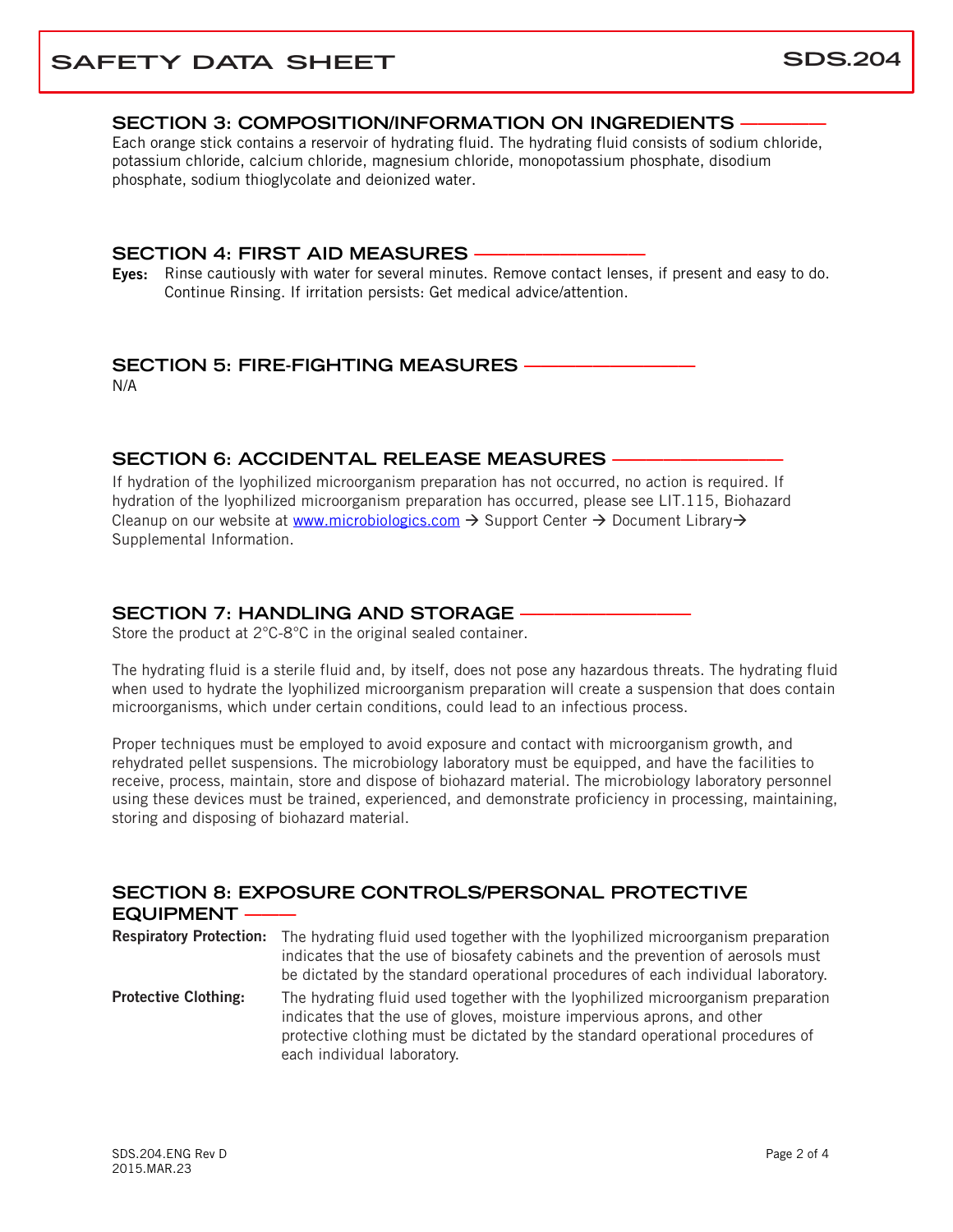## **SAFETY DATA SHEET** SDS.204

#### SECTION 9: PHYSICAL AND CHEMICAL PROPERTIES -

Clear, colorless, aqueous solution.

#### **SECTION 10: STABILITY AND REACTIVITY -**

The product is stable if the proper storage conditions are met.

| Information on toxicological effects:                               | <b>SECTION 11: TOXICOLOGICAL INFORMATION -</b>                                                                                                                                    |
|---------------------------------------------------------------------|-----------------------------------------------------------------------------------------------------------------------------------------------------------------------------------|
| <b>Acute Toxicity:</b>                                              | LD50 Oral: rat - 2,301 mg/kg (OECD Test<br>Guideline 401) Inhalation: no data available<br>Dermal: no data available                                                              |
| <b>Skin Corrosion/Irritation:</b>                                   | Skin: rabbit<br>Result: No skin irritation                                                                                                                                        |
| Serious Eye Damage/Eye Irritation: Eyes: rabbit                     | Result: Moderate eye irritation (OECD Test Guideline 405)                                                                                                                         |
| Respiratory or Skin Sensitization:                                  | No data available                                                                                                                                                                 |
| Germ cell mutagenicity:                                             | Rat<br>Unscheduled DNA synthesis                                                                                                                                                  |
| Carcinogenicity:                                                    | IARC, ACGIH, NTP, and OSHA: No components of this product<br>present at level greater than or equal to 0.1% is identified as<br>probable, possible or confirmed human carcinogen. |
| <b>Reproductive Toxicity:</b>                                       | No data available                                                                                                                                                                 |
| <b>Specific Target Organ Toxicity-</b><br><b>Single Exposure:</b>   | No data available                                                                                                                                                                 |
| <b>Specific Target Organ Toxicity-</b><br><b>Repeated Exposure:</b> | No data available                                                                                                                                                                 |
| <b>Aspiration Hazard:</b>                                           | No data available                                                                                                                                                                 |

#### **SECTION 12: ECOLOGICAL INFORMATION –**

| <b>Toxicity to Fish:</b>             | LC50: Lepomis macrochirus - 10,650 mg/l - 96 h                  |
|--------------------------------------|-----------------------------------------------------------------|
| <b>Toxicity to Daphnia and Other</b> | EC50: Daphnia magna (Water flea) - 2,400 mg/l - 48 h (OECD Test |
| Aquatic Invertebrates:               | Guideline 202)                                                  |